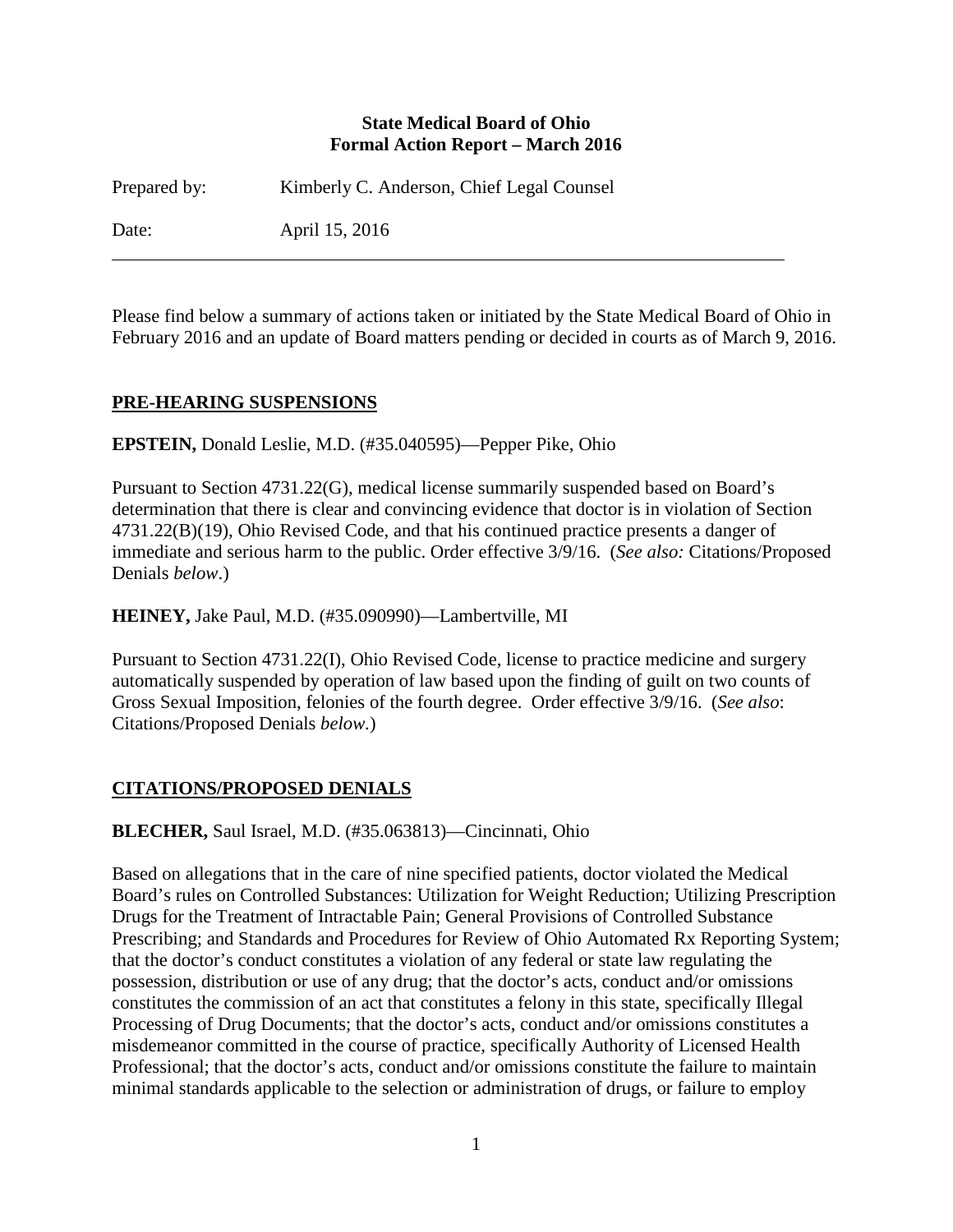acceptable scientific methods in the selection of drugs or other modalities for treatment of disease; the departure from, or the failure to conform to minimal standards of care of similar practitioners under the same or similar circumstances; and failure to comply with requirements to check the Ohio Automatied Rx Reporting System. Notice of Opportunity for Hearing mailed  $3/10/16$ .

**EPSTEIN,** Donald Leslie, M.D. (#35.040595)—Pepper Pike, Ohio

Based on allegations that doctor is unable to practice according to acceptable and prevailing standards of care without appropriate treatment, monitoring or supervision by reason of mental or physical illness. Notice of Opportunity for Hearing mailed 3/10/16.

**HEINEY,** Jake Paul, M.D. (#35.090990)—Lambertville, MI

Based on doctor's conviction in the Lucas County Court of Common Pleas of two counts of Gross Sexual Imposition, felonies of the fourth degree; and one count of Tampering with Records, a misdemeanor committed in the course of practice. Notice of Opportunity for Hearing mailed 3/10/16.

**LEWIS,** Randal John, M.D. (#35.056399)—Lehi, UT

Based on prior actions by the State of Utah Division of Occupational and Professional Licensing which revoked the doctor's license, stayed the revocation and placed the license on probation for three years and the Arizona Medical Board which prohibited the doctor's practice of medicine within the State of Arizona. Also based on allegations that the doctor made a false, fraudulent, deceptive, or misleading statement in the solicitation of or advertising for patients; in relation to the practice of medicine and surgery; or in securing or attempting to secure any certificate to practice. Notice of Opportunity for Hearing mailed 3/10/16.

**ROSS,** Donna Porter, M.T. (#33.007572)—Wadsworth, Ohio

Based on allegations that massage therapist practiced massage therapy without a license for more than five years, which constitutes a felony offense. Notice of Opportunity for Hearing mailed 3/10/16.

**SAQER**, Rezik Abdul Aziz, M.D. (#35.065952)—Houston, TX

Based on prior action by the Disciplinary Panel of the Texas Medical Board which temporarily suspended the doctor's license for engaging in improper and illegal activities related to the doctor's operation of a pain clinic, including the method and manner in which the controlled substances were prescribed and maintained. Notice of Opportunity for Hearing mailed 3/10/16.

**SHAH,** Mian Wilayat, M.D. (#35.034282)—Princeton, WV

Doctor notified of right to request a hearing on the question of whether his failure to submit to a psychiatric examination as ordered by the Board was due to circumstances beyond his control.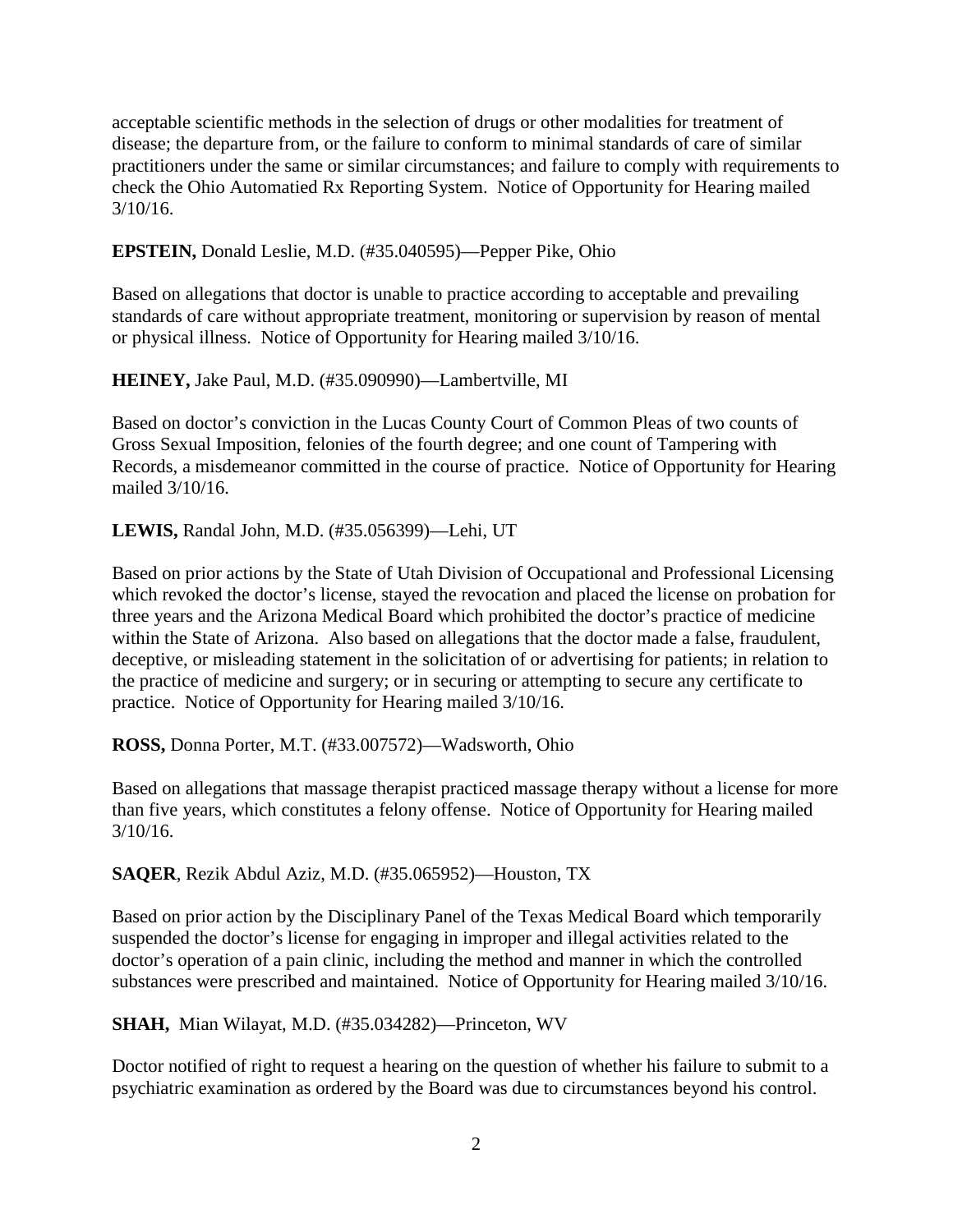Based on the legal presumption that doctor's failure to submit to a psychiatric examination as ordered by the Board constitutes an admission that he is unable to practice according to acceptable and prevailing standards of care by reason of mental or physical illness. Notice of Opportunity for Hearing mailed 3/10/16.

# **FINAL ORDERS**

**DAVIDSON**, Heidi, M.T. (#33.0199994)—Londonderry, Ohio

License to practice massage therapy suspended for at least ninety days with interim monitoring conditions, conditions for reinstatement, and probationary terms, conditions and limitations established. Based on the finding that the massage therapist is impaired in her ability to practice massage therapy in accordance with acceptable and prevailing standards of care because of habitual or excessive use or abuse of drugs, alcohol or other substances that impair ability to practice. Order effective March 10, 2016.

## **GEIGER,** Robert Stephen, M.D. (#35.051474)—Stow, Ohio

Medical license permanently revoked. Based on the finding that the doctor failed to report to the Medical Board the inappropriate sexual conduct of another physician who was also a co-owner of the practice, which failure to report violates Medical Board rules governing the reporting of misconduct by licensees and constitutes a misdemeanor committed in the course of practice. Order effective March 10, 2016.

## **HABER**, Robert Seth, M.D. (#35.064474)—Shaker Heights, Ohio

Commencing on the thirty-first day following the effective date of the Order, medical license suspended for at least ninety days with conditions for reinstatement or restoration and probationary terms for at least two years. Based on the doctor's voluntary surrender of his controlled substances privileges with the Drug Enforcement Agency which was based in part on his failure to comply with the Federal requirements pertaining to controlled substances. Order effective March 23, 2016. Suspension effective April 25, 2016.

## **HALLAK,** Kassem M., M.D. (#35.071828)—Pottersville, Michigan

Medical license permanently revoked. Based on the doctor's conviction in the Circuit Court for the County of Eaton, Michigan, on one count of Criminal Sexual Conduct (Person under 13, Defendant 17 years of age or older), one count of Criminal Sexual Conduct (Force or Coercion), and six counts of Criminal Sexual Conduct (Force of Coercion) and on prior action by the Michigan Department of Licensing and Regulatory Affairs which suspended the doctor's license for a period of two years based on its finding that the doctor had engaged in inappropriate sexual misconduct and/or sexually assault multiple patients. (Journal Entry—No Hearing Requested). Order effective March 10, 2016.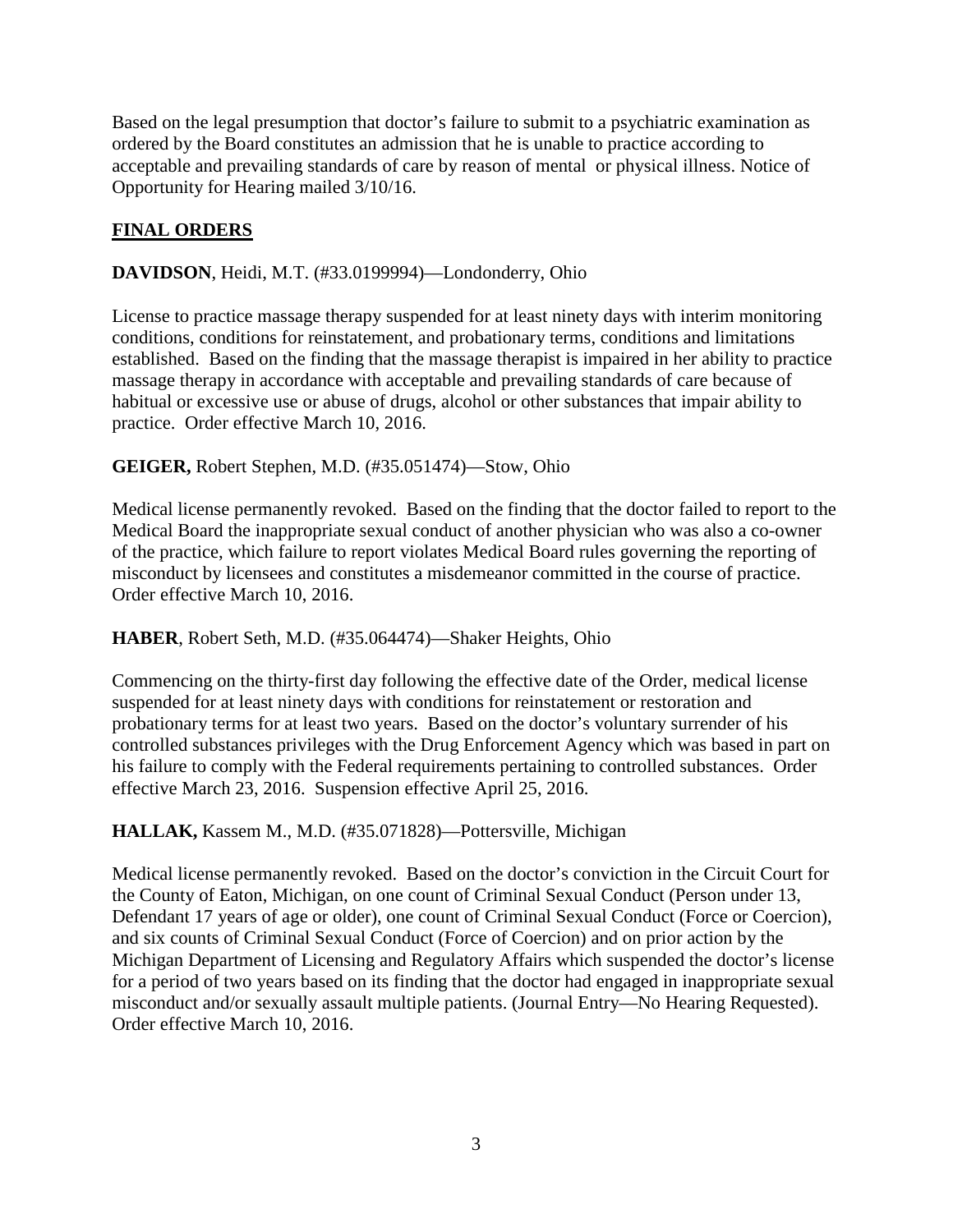**MANN,** Steven Craig, D.O. (#34.004565)—Columbus, Ohio

Osteopathic medical license permanently revoked. Based on doctor's conviction of Public Indecency, a misdemeanor of moral turpitude. Order effective March 10, 2016.

## **PALOSKI**, William George, D.O. (#34.002293)—Canfield, Ohio

Osteopathic medical license temporarily limited and restricted so that the doctor shall not utilize any controlled substances. The restriction shall remain in effect until the doctor can demonstrate that he is under no suspension, probation or any other encumbrance or obligation to the Ohio Board of Pharmacy resulting from the summary suspension/notice of opportunity for hearing for the Terminal Distributor of Dangerous Drugs Licensee Classification Pain Management Clinic issued to BEM Medical Arts Center and the doctor. Based on summary suspension by the State Board of Pharmacy of a Terminal Distributor of Dangerous Drugs with a Pain Management Clinic Classification for which doctor was responsible person. Order effective March 23, 2016.

## **PELLOSKI,** Christopher Edward, M.D. (#35.094829)—Cincinnati, Ohio

Medical license permanently revoked. Based on the doctor's conviction in the United States District Court for the Southern District of Ohio on one felony count of knowingly accessing with intent to view visual depictions of child pornography and the doctor's execution of a Voluntary Surrender of Controlled Substances Privileges to the Drug Enforcement Administration. Order effective March 10, 2016.

## **ROQUEMORE**, Terrance DaShawn, M.T. (applicant)—Pataskala, Ohio

Application for license to practice massage therapy denied. Based on the legal presumption that massage therapy applicant's failure to submit to a chemical dependency examination as ordered by the Board constitutes an admission that he is unable to practice according to acceptable and prevailing standards of care by reason of habitual or excessive use or abuse of drugs, alcohol, or other substances that impair ability to practice massage therapy. (Journal Entry – No hearing requested.) Order effective March 10, 2016.

## **SEHBAI**, Aasim Shaheen, M.D. (#35.089651)—Lewes, Delaware

Medical license granted provided doctor meets all statutory and regulatory requirements. Based on prior action by the Delaware Medical Board which was itself based upon the doctor's admission of having drafted and sent a fraudulent letter of recommendation and the finding that the doctor's conduct constitutes the violation of Principles II and VIII of the American Medical Association's Principles of Medical Ethics. Order effective March 23, 2016.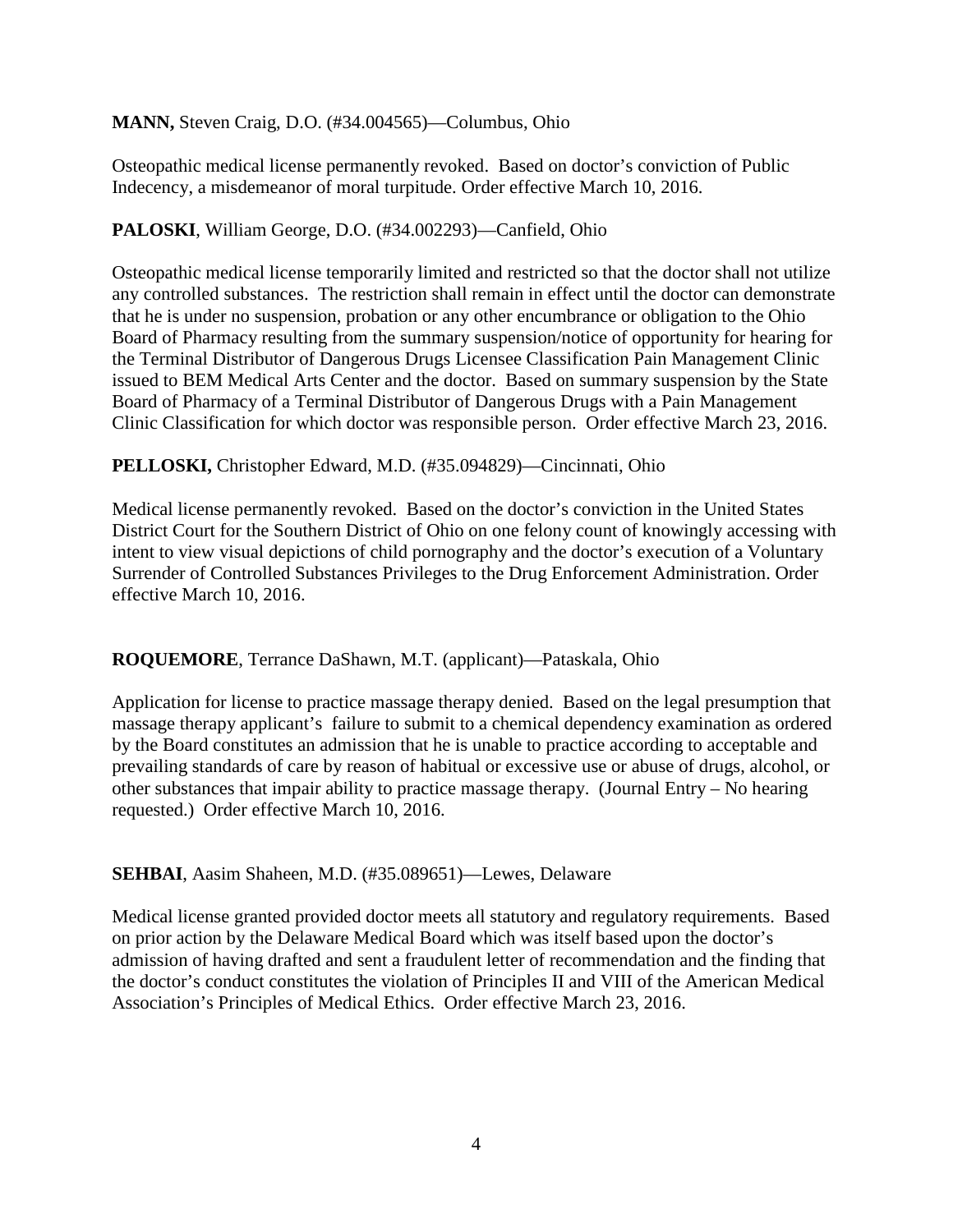## **SRESTHADATTA,** Paul, D.O. (#34.007180)—Powell, Ohio

Osteopathic medical license permanently revoked. Based on the finding that the doctor prescribed controlled substances from 11/7/14 through at least 12/9/14 in violation of the November 2014 order suspending the doctor's license to practice osteopathic medicine and surgery and the doctor's violation of his April 2011 Step II consent agreement by testing positive for the presence of oxycodone in a random urine drug screen. Order effective March 23, 2016.

## **SRESTHADATTA,** Paul, D.O. (#34.007180)—Powell, Ohio

Notice of Opportunity for Hearing issued on July 8, 2015 dismissed without prejudice due to the permanent revocation of doctor's license to practice osteopathic medicine and surgery in Case Record File No. 15-CRF-026. (Journal Entry—No Hearing Requested). Order effective March 23, 2016.

## **STEINER**, Matthew Ray, M.D. (#35.073125)—Avon, Indiana

Commencing on the thirty-first day following the effective date of the Order, medical license suspended for at least thirty days with conditions for reinstatement and probationary terms, conditions and limitations for at least two years. Based on the prior action of the Medical Licensing Board of Indiana which placed the doctor's license on indefinite probation for a minimum of one year based upon the doctor's December 2013 criminal conviction of two counts of Furnishing Alcohol to a Minor, a misdemeanor, that the doctor illegally possessed a Schedule IV controlled substance; that the doctor failed to keep abreast of current theory and practice and that the doctor engaged in a pattern of conduct which demonstrates an inability to exercise reasonable care and diligence as is normally exercised by practitioners in same or similar circumstances. Order effective March 10, 2016. Suspension effective April 11, 2016.

# **VOLUNTARY SURRENDERS/RETIREMENTS/WITHDRAWALS**

# **MONTALTO,** Paul Norman, M.D. (#35.016890)—Newark, Ohio

Permanent retirement of license to practice medicine and surgery authorized by doctor in lieu of further formal disciplinary proceedings pursuant to Section 4731.22(B)(24), Ohio Revised Code. Effective 3/9/16.

**SAWICKI**, Robert Stephan, M.D. (#35.032230)—Sandusky, Ohio

Permanent revocation of license to practice medicine and surgery authorized by doctor in lieu of formal disciplinary proceedings pursuant to Section 4731.22(B)(20), Ohio Revised Code, to wit: Rule 4731-11-08, Ohio Administrative Code. Effective 3/9/16.

# **CONSENT AGREEMENTS**

**ADAMS,** Stephanie Nicole, M.T. (#33.018238)—Spencerville, Ohio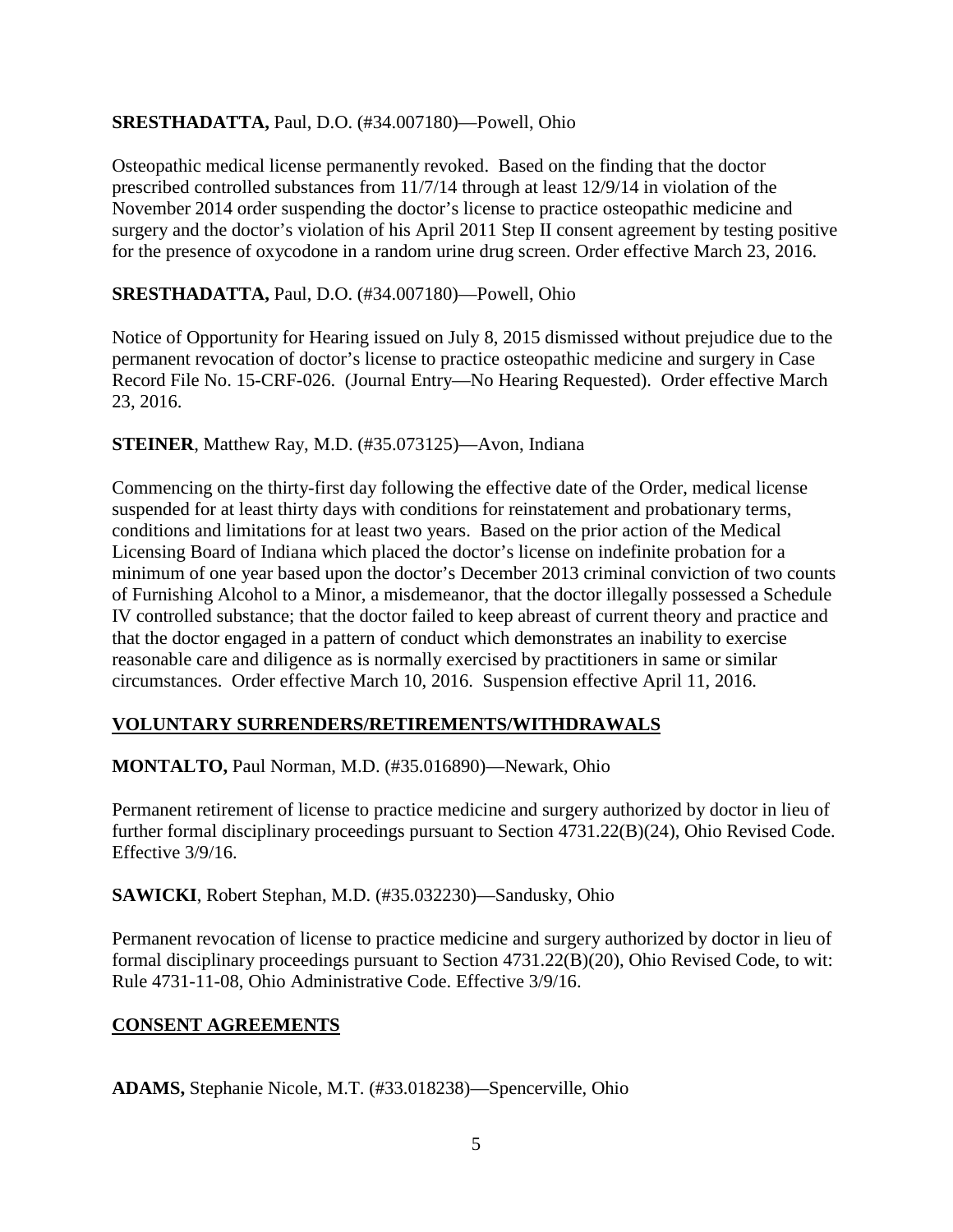Massage therapy license restored and suspended for 180 days with interim monitoring conditions and probationary terms, conditions and limitations for at least three years. Based on the massage therapist's admission that she practiced massage therapy for more than four years after her license expired, which constitutes a felony. Agreement effective March 9, 2016.

### **DENNIS,** Linda Jean, M.D. (#35.061450)—Lewis Center, Ohio

Medical license suspended for at least 180 days with interim monitoring conditions and conditions for reinstatement established, including requirement that doctor enter into a subsequent consent agreement incorporating probationary terms, conditions and limitations as determined by the Board. Based on doctor's admission that she is impaired in her ability to practice medicine in accordance with acceptable and prevailing standards of care because of habitual or excessive use or abuse of drugs, alcohol, or other substances that impair ability to practice. Also based on doctor's admission that she failed to disclose her relapse on alcohol in her biennial license renewals submitted in April 2011, April 2013 and April 2015. Agreement effective March 9, 2016.

### **HISSONG**, Mitchum Allen, M.T. (#33.016542)—Caledonia, Ohio

Massage therapy license suspended for at least one year with interim monitoring conditions and conditions for reinstatement established, including requirement that massage therapist enter into a subsequent consent agreement incorporating probationary terms, conditions and limitations as determined by the Board. Based on massage therapist's admission that he is impaired in his ability to practice massage therapy in accordance with acceptable and prevailing standards of care because of habitual or excessive use or abuse of drugs, alcohol, or other substances that impair ability to practice and that on two occasions, he engaged in sexual contact with a female patient. Agreement effective March 9, 2016.

## **HUGHES**, David Michael, D.O. (#34.005786)—Defiance, Ohio

Osteopathic medical license reinstated with probationary terms, conditions and limitations for at least three years based on doctor's admission that he has fulfilled the conditions for reinstatement as established by the February 2015 Consent Agreement. Agreement effective March 9, 2016.

#### **LEUNG,** Steve Mingfung, M.D. (#57.027338)—Cleveland, Ohio

Application for training certificate granted subject to probationary terms, conditions and limitations for at least five years. Based on doctor's admission that he is presently capable of practicing medicine according to acceptable and prevailing standards of care contingent upon appropriate treatment and monitoring. Agreement effective March 9, 2016.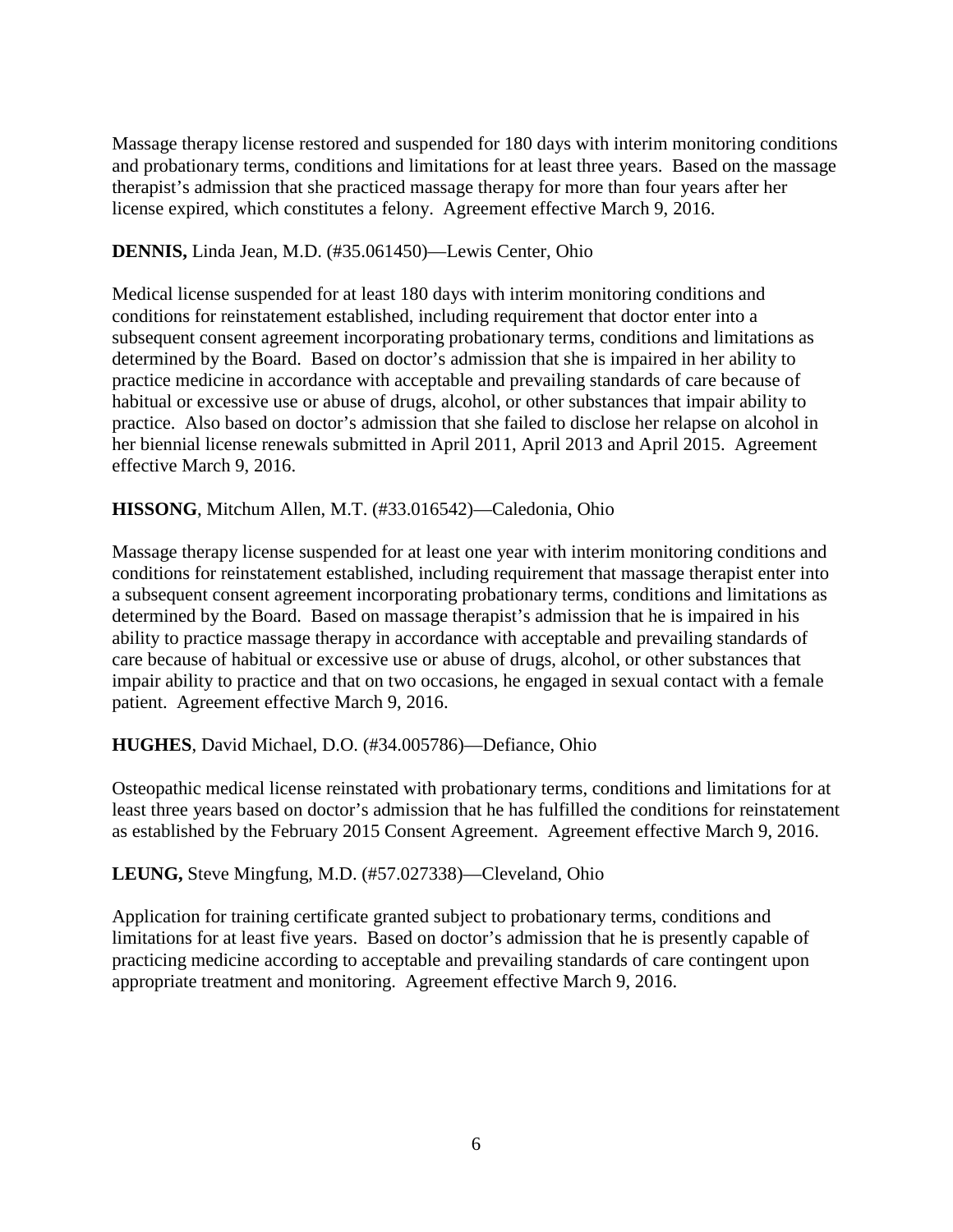**TROCIO**, Rogaciano Lastimosa, M.D. (#35.045827)—Medina, Ohio

Medical license suspended for an indefinite period of time with interim monitoring conditions and conditions for reinstatement established. Based on doctor's admission that he has failed to cooperate in an investigation conducted by the Board. Agreement effective March 9, 2016.

## **PROBATIONARY REQUESTS AND MODIFICATIONS**

**BIERER,** Craig Lindsey, D.O. (#34.008396)—Oxford, Ohio

Doctor's request to discontinue the requirement to keep a controlled substance log granted by vote of the Board on 3/9/16.

**BONNER,** Courtney Deselm, D.O. (#34.006885)—Cambridge, Ohio

Doctor's request to discontinue the requirement to keep a controlled substance log granted by vote of the Board on 3/9/16.

**BURICK,** Joseph Peter, D.O. (#34.002729)—Akron, Ohio

Doctor's request for approval of medical ethics course granted by vote of the Board on 3/9/16.

**ENGLISH,** James Carey, MD (#35.048622)—Westerville, Ohio

Doctor's request for approval of prescribing course granted by vote of the Board on 3/9/16.

**ERICKSON,** Mary Jo-Ellen, M.D. (#35.073493)—Dayton, Ohio

Doctor's request for approval of treating psychiatrist granted by vote of the Board on 3/9/16.

**GALINDO**, Julio Cesar, MD (#35.121224)—Columbus, Ohio

Doctors request for approval of controlled substance prescribing course granted by vote of the Board on 3/9/16.

**GRANT,** Gregory Stuart, D.O. (#34.008218)—Milan, Ohio

Doctor's request for approval of a controlled substance prescribing course and medical ethics course granted by vote of the Board on 3/9/16.

**HARRIS**, Matthew Reid, D.O. (#34.008347)—Columbus, Ohio

Doctor's request for approval of new monitoring physician granted by vote of the Board on 3/9/16.

**HICKEY**, Timothy Michael, MD (#35.084480)—Toledo, Ohio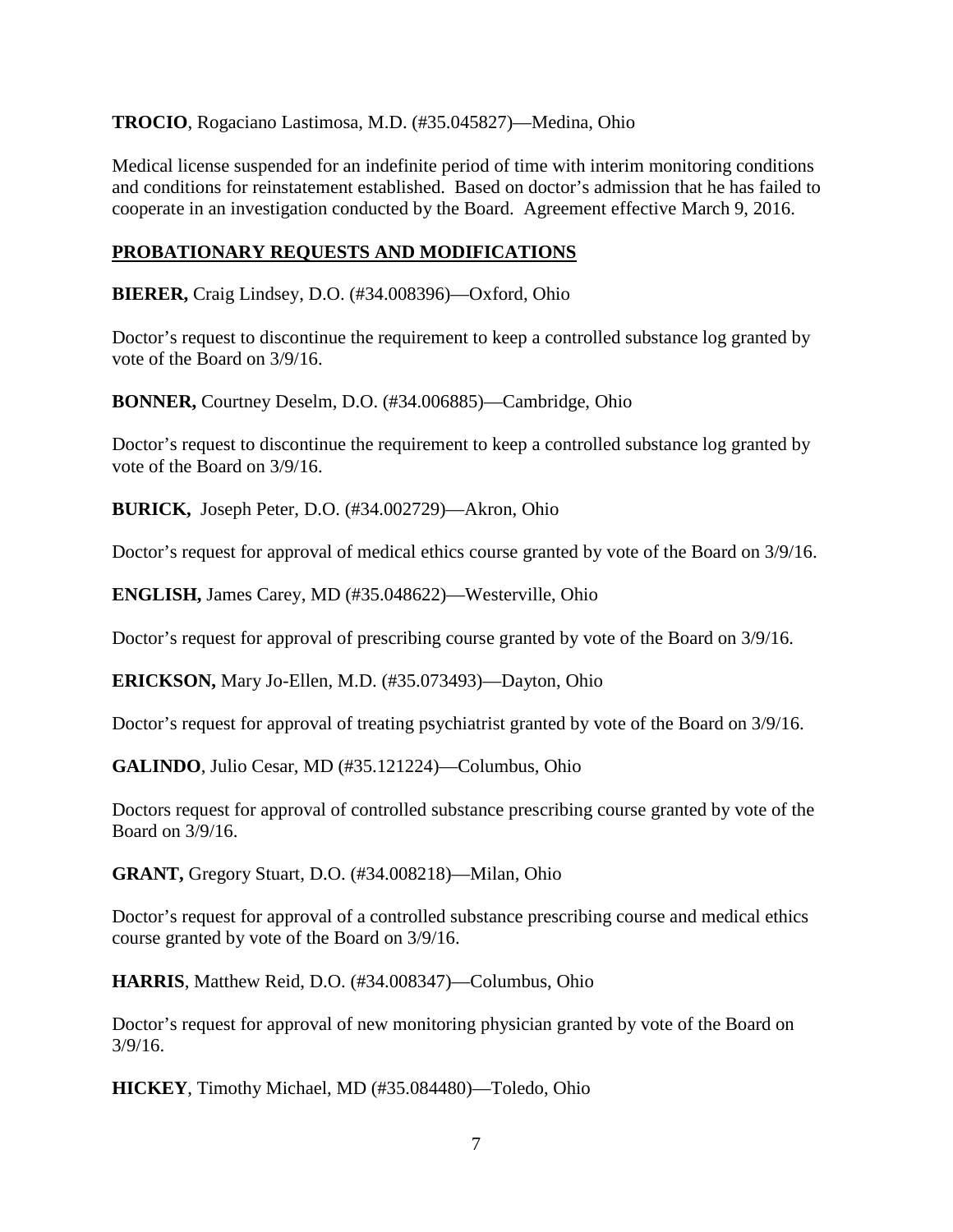Doctor's request for approval of monitoring physician and practice plan granted by vote of the Board on 3/9/16. Frequency and number of charts to be reviewed established.

**KRAMER,** Thomas DeWeese Jr., M.D. (#35.120303)—Rocky River, Ohio

Doctor's request for approval of new treating psychiatrist granted by vote of the Board on 3/9/16.

**MINOTTI,** Armand Louis, D.O. (#34.003677)—Poland, Ohio

Doctor's request for approval of medical ethics and medical documentation courses granted by vote of the Board on 3/9/16.

### **PROBATION TERMINATED**

**ADAS**, Mohammad A., M.D. (#35.055276)—Perrysburg, Ohio

Doctor's request for release from the terms of the 1/10/03 Board Order granted by vote of the Board on 3/9/16. Effective 3/10/16.

**HARRIS,** Roy William, D.O. (#34.005746)—Bucyrus, Ohio

Doctor's request for release from the terms of the 8/11/10 Board Order granted by vote of the Board on 3/9/16. Effective 3/23/16.

**HAWLEY,** Aimee Lynn, M.D. (#35.079024)—Lima, Ohio

Doctor's request for release from the terms of the 3/11/15 Consent Agreement granted by vote of the Board on 3/9/16. Effective 3/11/16.

**HILL,** Josh Utah, P.A. (#50.001493)—Walton, Kentucky

Physician Assistant's request for release from the terms of the 11/12/11 Board Order granted by vote of the Board on 3/9/16. Effective 3/14/16.

**RATCLIFF**, Lawrence Gene, M.D. (#35.039603)—Farmersville, Ohio

Doctor's request for release from the terms of the 12/8/10 Step II Consent Agreement granted by vote of the Board on 3/9/16. Effective immediately.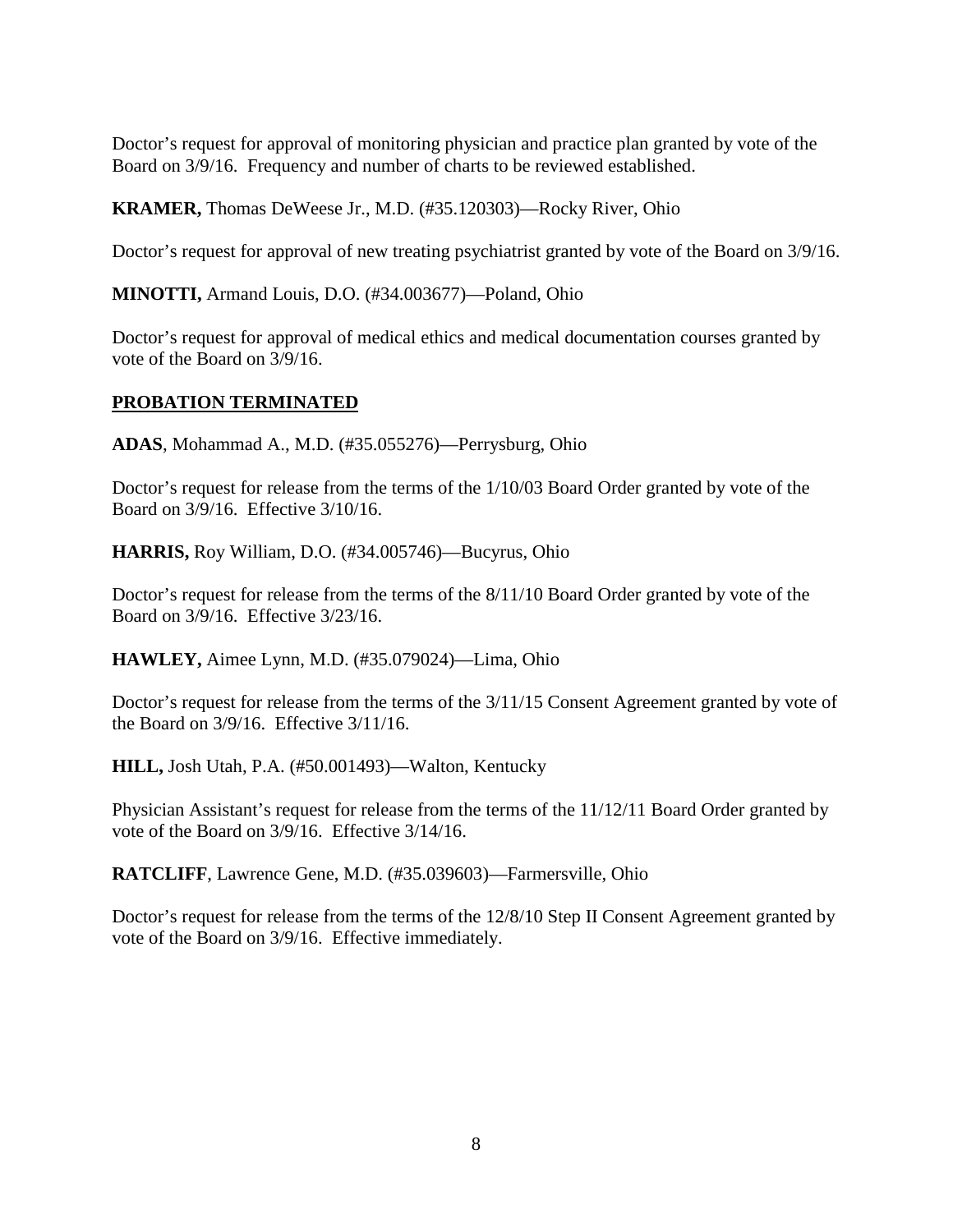### **REINSTATEMENTS**

#### **FRANTZ,** Nathan Buchanan, D.O. (#58.005803)—North Royalton, Ohio

Doctor's request for reinstatement of osteopathic training certificate granted by vote of the Board on 3/9/16 subject to probationary terms and conditions established by the 10/14/15 Board Order. Effective 3/9/16.

**MCTAGUE,** Jerome A., M.D. (#35.063632)—Oklahoma City, Oklahoma

Doctor's request for restoration of license to practice medicine and surgery granted by vote of the Board on 3/9/16 subject to probationary terms and conditions established by the 2/12/14 Board Order. Effective 3/9/16.

### **NON-DISCIPLINARY ORDERS**

**MACDONALD,** Eric Paul, M.D. (#35.070363)—Wheelersburg, Ohio

Permanent surrender of license to practice medicine and surgery authorized by doctor in lieu of continuing compliance with the terms of the October 2015 Step I Consent Agreement. Agreement effective March 9, 2016.

**ROSE,** Joseph Anthony, M.D. (#35.042620)—Willowick, Ohio

Restoration of license to practice medicine and surgery conditionally granted upon passage of the Special Purpose Examination and completion of at least 16 hours of continuing medical education in wound care that has been approved by the Board. Order effective March 10, 2016.

## **COURT ACTIONS**

**DALLAS,** Anthony Jr., M.D. (#35.097060)—Brentwood, Tennessee

Notice of Voluntary Dismissal Without Prejudice of Appeal filed on February 12, 2016 in the Franklin County Court of Common Pleas.

**RORICK,** Marvin Horton III, MD (#35.052318)—Cincinnati, Ohio

Notice of Appeal of the 2/10/16 Decision and Entry of the Franklin County Court of Common Pleas, which affirmed the 9/9/15 Order of the State Medical Board of Ohio, filed with the Tenth District Court of Appeals on 2/11/16.

By Entry dated 2/17/16, Motion to Stay the Decision and Entry for the Franklin County Court of Common Pleas and the Order of the State Medical Board of Ohio granted pending determination of the appeal before the Tenth District Court of Appeals.